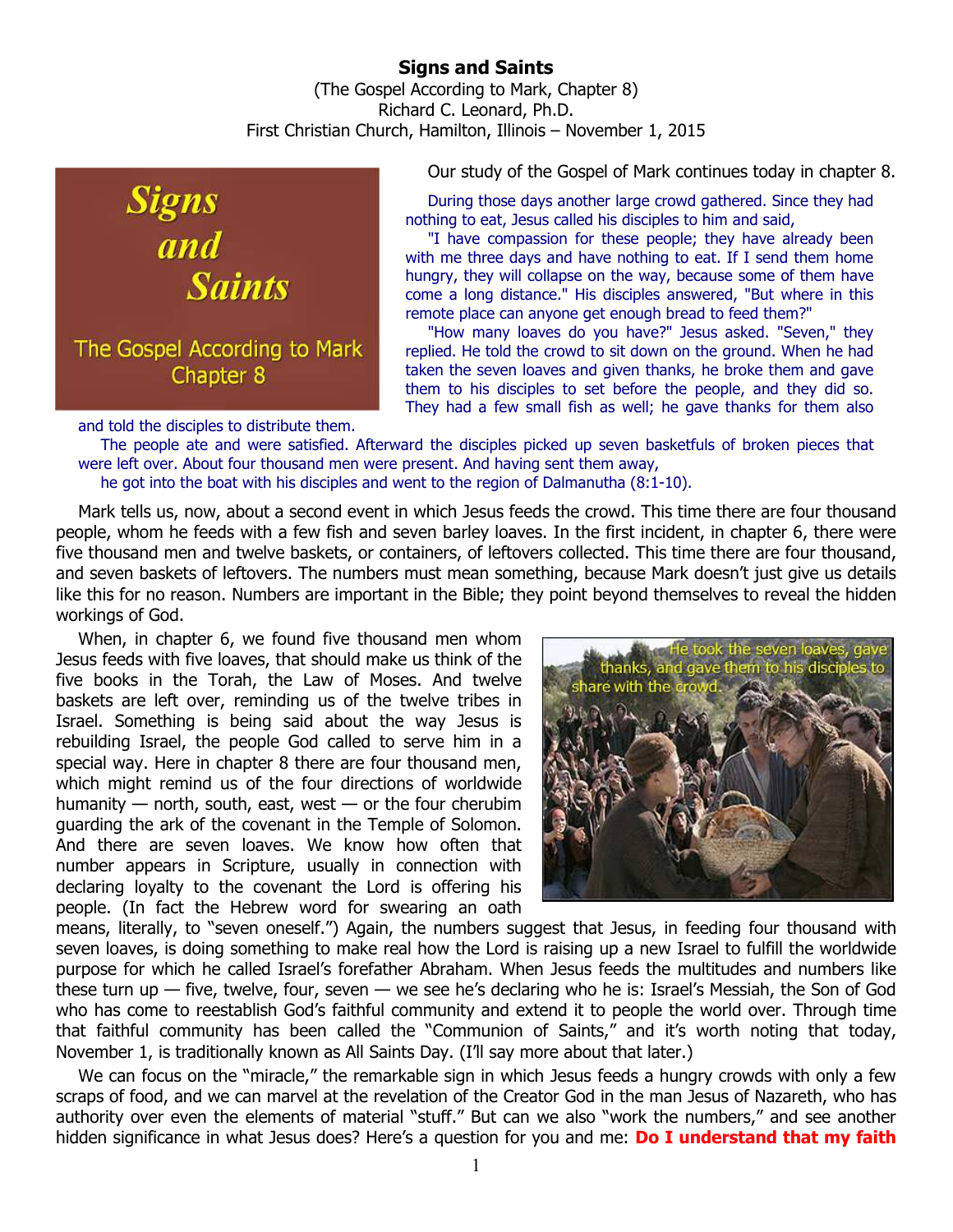## **in Jesus isn't just about me, but it's about the larger community Jesus is building — the community of God's covenant, the community of the faithful saints?**

The Pharisees came and began to question Jesus. To test him, they asked him for a sign from heaven. He sighed deeply and said, "Why does this generation ask for a miraculous sign? I tell you the truth, no sign will be given to it" (8:11-12).

The Pharisees, Mark tells us, were asking Jesus for a "sign." In this Gospel context, a "sign" is some kind of miraculous event that supposedly would certify, in their sight, that Jesus has truly come from God. But Jesus turns them down: "No sign will be given to this generation," the people he's living among and dealing with at



this time. Mark has abbreviated this event; from Matthew and Luke we learn that the only "sign" they'll get will be his preaching, his message of the kingdom of God. If they won't accept his announcement that the Lord has returned to his people — if they won't accept that message on the authority of Jesus himself, but resist it instead — then no "sign" will make any difference to them. If your mind is made up and you're just not open to what God is doing, no miracle will change it.

When the apostle Paul wrote, "Jews demand signs and Greeks seek wisdom" (1 Corinthians 1:22), perhaps he had this incident in mind. And what Paul offered people instead was what he was preaching: a man dying on a Roman cross. That message doesn't resonate with people who expect the gospel to be validated by something else: either some great miracle that

"proves" God is real, like the "sign" the Pharisees demanded, or some clever, impressive explanation like the "wisdom" the Greeks expected. So we could be asking ourselves these questions: **Am I a "Jew," demanding that God prove himself to me with a miracle? Am I a "Greek," ready to believe only when it all makes sense? Or do I accept the message of the kingdom of God just because of the authority with which Jesus speaks?**

Then he left them, got back into the boat and crossed to the other side. The disciples had forgotten to bring bread, except for one loaf they had with them in the boat.

"Be careful," Jesus warned them. "Watch out for the yeast of the Pharisees and that of Herod."

They discussed this with one another and said, "It is because we have no bread." Aware of their discussion, Jesus asked them: "Why are you talking about having no bread? Do you still not see or understand? Are your hearts hardened? Do you have eyes but fail to see, and ears but fail to hear? And don't you remember? When I broke the five loaves for the five thousand, how many basketfuls of pieces did you pick up?" "Twelve," they replied. "And when I broke the seven loaves for the four thousand, how many basketfuls of pieces did you pick up?" They answered, "Seven." He said to them, "Do you still not understand?" (8:13-21)

So often, up to this point in Mark's narrative, we've see how the disciples "didn't get it," in spite of everything they'd heard from Jesus and everything they'd seen him do. Peter, as we'll see in a moment, has stumbled upon

the truth that Jesus is Israel's Messiah, but evidently the disciples aren't quite sure what that would mean for Israel and God's plan for the human race. Here, using the fact that the disciples had forgotten to buy bread before sailing across the Sea of Galilee, Jesus tries to make it clear to them. When they discover only one loaf in the boat, he comes out with a remark about leaven (which, of course, is used in baking bread): stay away from the leaven of the Pharisees and the Herodians. The disciples can't make sense of that, because they think Jesus is actually talking about bread. Of course (as we learn from Matthew) he's talking about the *teaching* of the Pharisees and the Herodians.

The Pharisees taught that all Jews needed to keep the Law of Moses in every detail, so Messiah would vindicate them and

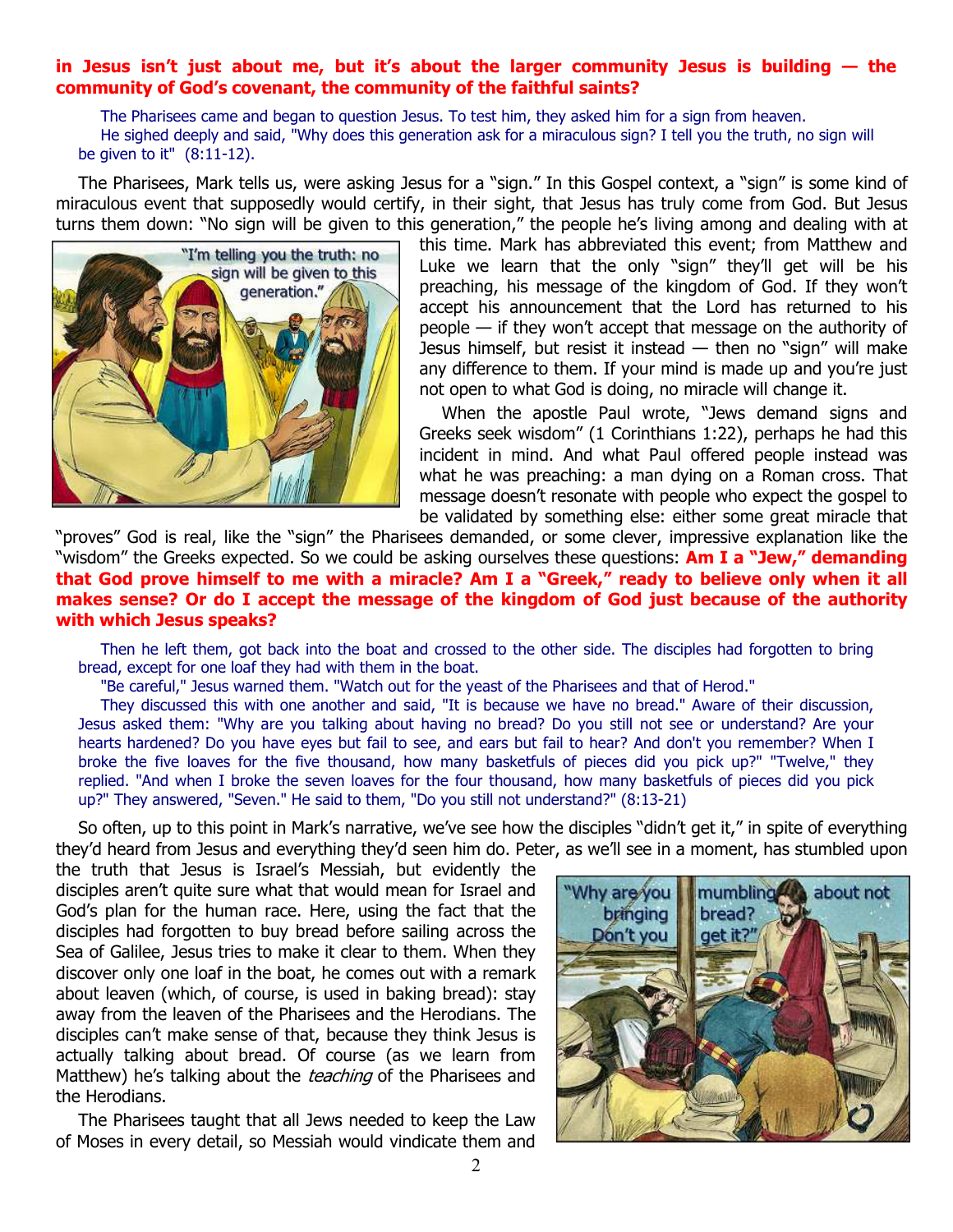free them from Roman domination. The Herodians had a different approach: Let's forget about Messiah and the destiny of Israel, let's just get along with Rome and live like the Greeks. Jesus has a third approach to Israel's problem: God has returned to his people, so let's get back to doing what he called Abraham to do, to extend God's family into the whole world. That means being God's servants, faithful to his gracious covenant with us. In other words, in what Jesus is doing Israel is being restored.

We spoke earlier about how important the numbers are as clues to what Jesus is up to: twelve baskets left over from the five loaves, then seven baskets from the seven loaves. And here, Jesus highlights those numbers: "Don't you remember the numbers?" As we saw, both of those numbers relate to Israel, and the Lord's covenant with his people. It's wonderful that, through his creative power, Jesus can feed a multitude with just somebody's sack lunch. But the numbers reveal that God is doing more than just opening a huge food pantry; he's restoring his family and calling it to be a blessing to all people. Maybe, with the disciples, we should "do the numbers" and ask ourselves this question: **Am I serving Jesus because I believe he can meet my personal needs, or am I serving him because I belong to his special family with a mission in the world?**

They came to Bethsaida, and some people brought a blind man and begged Jesus to touch him. He took the blind man by the hand and led him outside the village. When he had spit on the man's eyes and put his hands on him, Jesus asked, "Do you see anything?" He looked up and said, "I see people; they look like trees walking around."

Once more Jesus put his hands on the man's eyes. Then his eyes were opened, his sight was restored, and he saw everything clearly. Jesus sent him home, saying, "Don't go into the village" (8:22-26).



I've often wondered about this incident. How did the blind man know what trees look like, when he said people looked like trees? To be accurate, though, Mark doesn't say the man was born blind so perhaps he remembered trees from earlier in his life. This event is interesting because, like the time Jesus healed the deaf man in the previous chapter, Jesus applies his own physical body to the man's condition, laying his hands on him. He does that twice, and gradually the man recovers his full sight. It takes a while for the virtue of the Son of God to permeate this man's body so he could be healed — but Jesus persists till the condition is gone and the man is whole. We need to pray for one another that we'll be healed of our diseases, and we need to share the healing virtue of Jesus among ourselves by the

physical touch Mark describes in this passage. So let's ask ourselves: **Will I be persistent in praying for myself and others, and in applying the methods Jesus used, so his healing can take effect?**

Jesus and his disciples went on to the villages around Caesarea Philippi. On the way he asked them, "Who do people say I am?"They replied, "Some say John the Baptist; others say Elijah; and still others, one of the prophets."

"But what about you?" he asked. "Who do you say I am?" Peter answered, "You are the Christ." Jesus warned them not to tell anyone about him (8:27-30)

Here is Mark's account of what we traditionally call "Peter's confession," when Simon Peter first acknowledges that Jesus is the "Christ," or Messiah of Israel. Notice that, once again, Mark leaves out the details. He doesn't include the part where Jesus tells Peter that he'll be the rock on which he will build his church; that's only in Matthew. As to why he left that out, your guess is as good as mine, especially since Mark is thought to have based his account on what Peter told him.

What's also interesting is the location where Peter makes this startling claim about Jesus. To curry favor with the Roman emperors to whom they owed their office, local rulers sometimes built cities in their honor. The more famous Caesarea, on the Mediterranean coast, had been built by "Herod the Great," the ruler over Judea when Jesus was born. During the period when Jesus was preaching it was the seat of the Roman governor of Judea. This Caesarea Philippi was a different city north of the Sea of Galilee. It was formerly called Panias after the Greek "god" Pan, but the tetrarch Herod Philip renamed it in honor of the Roman emperor.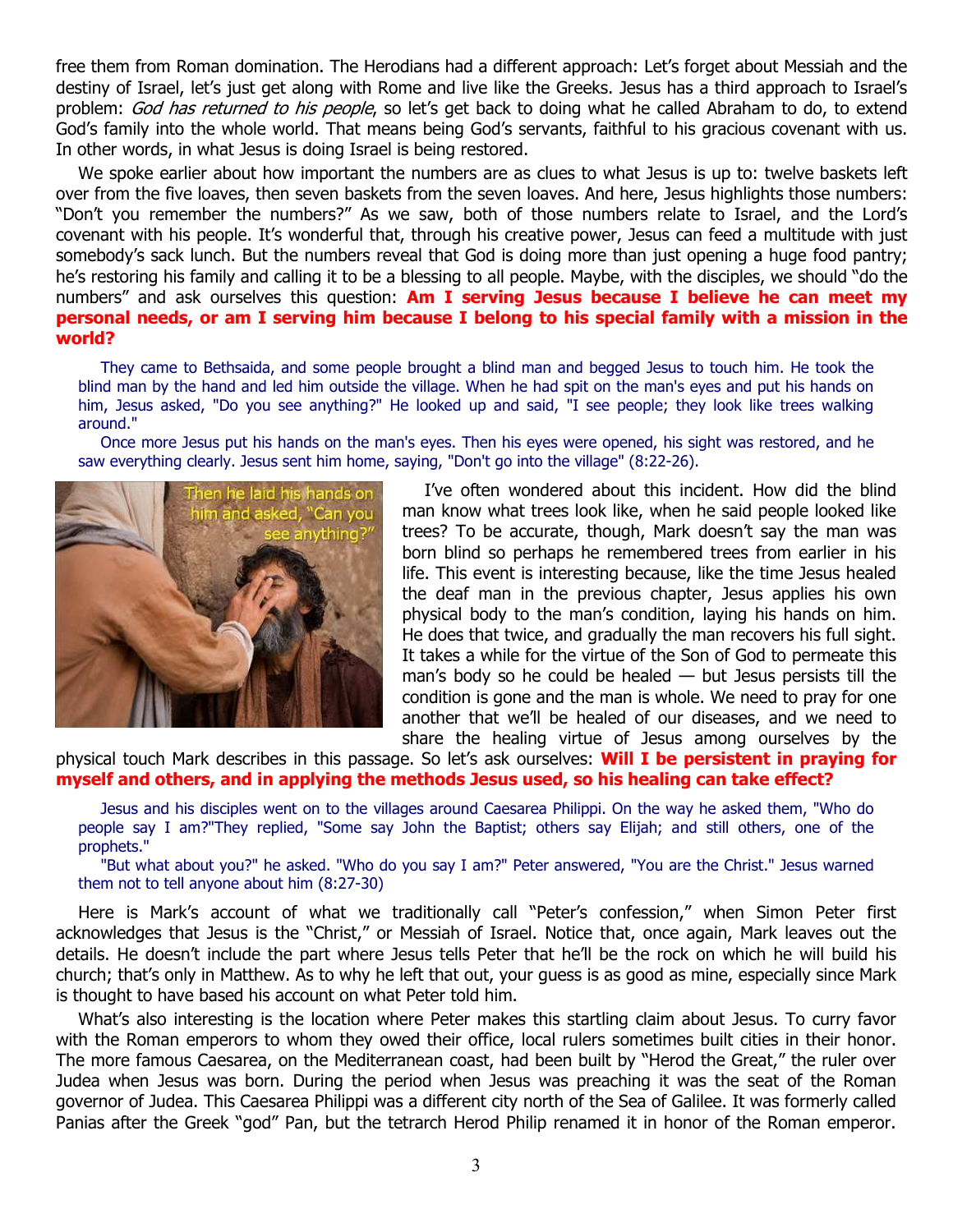(You'll remember Philip because his brother Herod Antipas took his wife away from him, incurring the wrath of John the Baptist.)

I say the location is interesting because it was in a city celebrating the power of Caesar, the ruler of the whole Mediterranean world, that Simon Peter first comes out with his "confession": You, Jesus, are the

Messiah! To declare Jesus is the Messiah of Israel, or the "Christ," isn't just to claim he has authority over our spiritual lives. From the Hebrew Scriptures we learn that the Messiah, the Son of God, was to be ruler over all nations of the world. Just take these words from Psalm 2, where the Messiah speaks: "I will tell of the decree of the LORD: He said to me, 'You are my son, today I have begotten you. Ask of me, and I will make the nations your heritage, and the ends of the earth your possession'" (Psalm 2:7-8). Those were the words spoken to Jesus at his baptism. And here at Caesarea Philippi, a location named for the Roman emperor who claimed to be the son of god and the world's ruler, Peter comes to a startling realization: It's Jesus who is the real ruler of all things, the Messiah of God. And, with that, comes the



realization that Caesar is only a cheap imitation of the real authority, a mere footnote to a history that's heading toward that day when, as Habakkuk says, "the earth will be filled with the knowledge of the glory of the LORD, as the waters cover the sea" (Habakkuk 2:14).

That's something to keep in mind when we watch the evening news, or read about the claims to authority by various world leaders or movements. However powerful these people may seem, none of them has been raised from the dead and shown to be the Messiah. None of them can make the claim the risen Jesus makes: "All authority in heaven and on earth has been given to me" (Matthew 28:18). Of no one but Jesus can it be



said that he "upholds the universe with his word of power" (Hebrews 1:3). In the Roman world Caesar claimed to be god, and it's the same in our world: governments try to play god, regulating every area of life and, like Caesar, they claim to be the source of peace and welfare and security. The gospel proclaims otherwise: a man who died on a cross was raised up on the third day and exalted to rule with the Creator over all things. Here, then, is our next question: **As I watch the world news, and see the corruption of leaders and the degraded things some people are doing, can I put it all in perspective? Am I persuaded that in the long run these things can't stand against God's plan for the renewal of his creation?**

He then began to teach them that the Son of Man must suffer many things and be rejected by the elders, chief priests and teachers of the law, and that he must be killed and after three days rise again. He spoke plainly about this, and Peter took him aside and began to rebuke him. But when Jesus turned and looked at his disciples, he rebuked Peter. "Get behind me, Satan!" he said. "You do not have in mind the things of God, but the things of men."

Then he called the crowd to him along with his disciples and said: "If anyone would come after me, he must deny himself and take up his cross and follow me. For whoever wants to save his life will lose it, but whoever loses his life for me and for the gospel will save it. What good is it for a man to gain the whole world, yet forfeit his soul? Or what can a man give in exchange for his soul? If anyone is ashamed of me and my words in this adulterous and sinful generation, the Son of Man will be ashamed of him when he comes in his Father's glory with the holy angels" (8:31-38).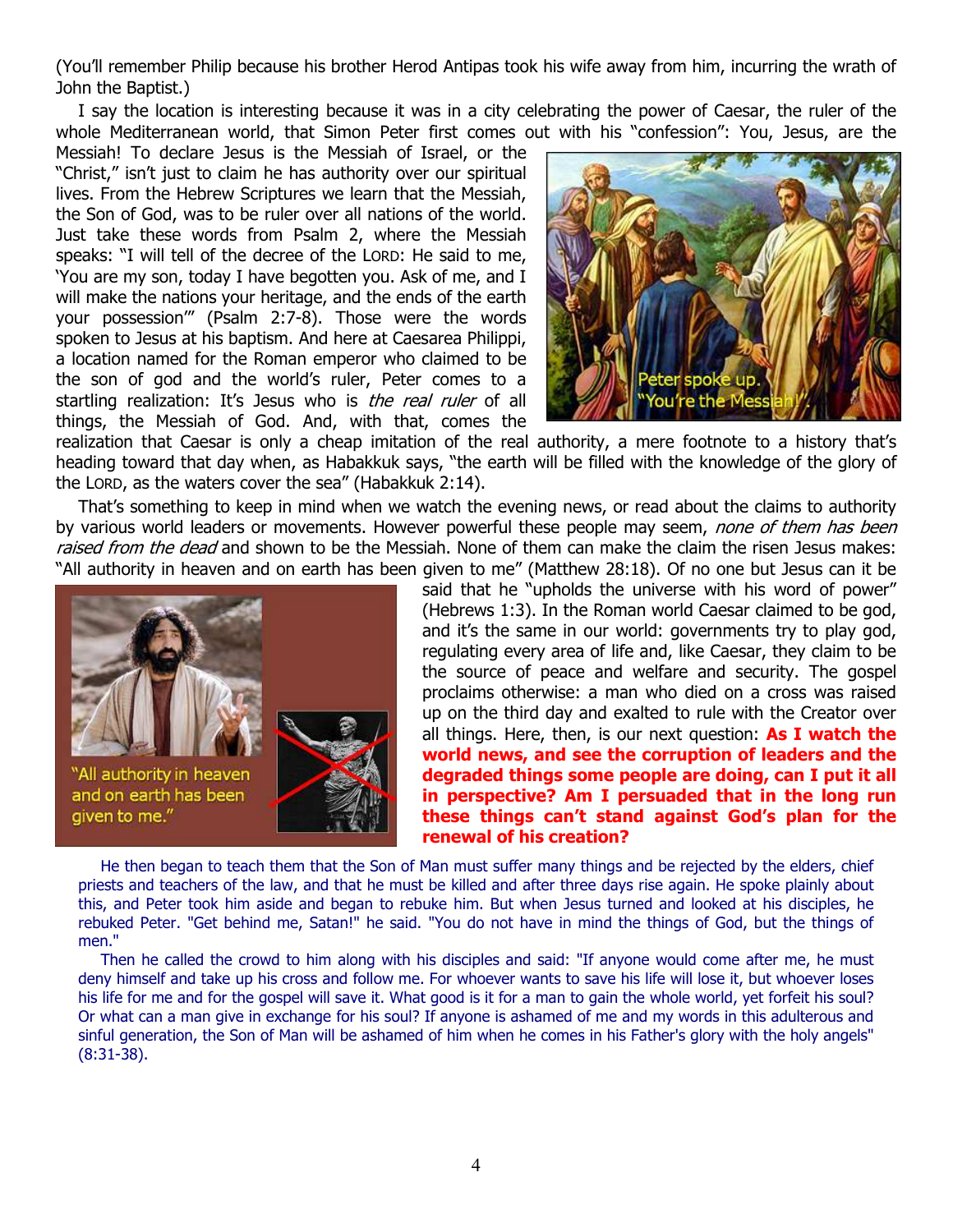We noted that November 1st is traditionally called "All Saints Day." It's a day that most evangelical Protestants don't observe, out of reaction to the multiplicity of "saints" and saints' days in other Christian bodies, especially the Roman Catholic Church. Sometimes Protestants observe it as Reformation Day, because it was on the eve of All Saints Day in 1517 that Martin Luther is said to have posted his ninetyfive declarations on the church door in Wittenberg, Germany — the statement that initiated the Protestant Reformation.

It's good to remember important events in church history, events that have shaped the faith as we now experience it. And maybe there's something useful about All Saints' Day, too. The Catholic Church is still naming people "saints," like Mother Teresa or Pope John Paul II, but we don't usually



refer to specific people as "saints" unless they're in the New Testament — like St. John or St. Paul or St. James — although speaking about important historical figures we might also refer to St. Augustine or St. Francis. In many Bible-believing churches it's not usual to designate any individual as "Saint Whoever." On the other hand, we know that in the New Testament *all Christians are called "saints,"* or "holy ones," because of the way Paul begins some of his letters like Ephesians: "To the saints who are also faithful in Christ Jesus" (Ephesians 1:1). So perhaps you or I might actually be St. Timothy or St. Donna or St. Bonnie or even St. Richard.

Why do I mention this? Because "sainthood," or a character of holy and costly devotion to the Lord, might well apply to the people Jesus is appealing to in this passage from Mark, chapter 8: "If any of you want to come the way I'm going you must say no to your own selves, pick up your cross, and follow me." All Saints



Day might be a good day to remember people through Christian history who've gone above and beyond, and made a special sacrifice of self or of personal comfort, to follow the way of the Lord. Many of these people are unknown to us, but others are well known such as Archbishop Thomas Cranmer, who framed the English Reformation and was martyred by being burned at the stake; George Müller who built orphanages in England, relying on prayer alone to supply the needs of children otherwise doomed to a horrible, abused life; or Dietrich Bonhoeffer, the German theologian who resisted the Nazis and was executed for it.

Jesus speaks of "taking up our cross" to follow him. The cross is Jesus' victory, his exposure of evil and death that leads to their defeat; but the cross is also the sacrifice of his life, the

sacrifice that won that victory. Sometimes we can be flippant about "bearing our cross"; if we have a serious illness, or a family problem, or a financial reversal, we might say, "That's just a cross I have to bear." But such things are not the kind of cross Jesus is speaking of; his cross, and the cross of those who follow him, is the cost of witnessing to the reality and truth of God's action in Jesus and the emergence of his kingdom – his righteous rule over all things. It is the cost, indeed, being borne today by many Christians who have paid for their confession with their lives, in the face of militant Islam.

"Sainthood," bearing one's cross for Jesus — whatever that might be — is a challenge for each one of us. But it's a challenge with an outcome in mind. As Jesus said, "If you're ashamed of me and my words in this cheating and sinning generation, the son of man will be ashamed of you when he 'comes in the glory of his father with the holy angels'" (Mark 7:38). Taking up the cross of Jesus is something a Christian does with an eye to the future — not just a future in heaven, removed from the pain and turmoil of this life, but a future in which God brings in his new creation: "Thy kingdom come, thy will be done, on earth as it is in heaven."

So it's not about me, and my possible future bliss somewhere way off in the clouds; it's about God's plan for his world and the people who are living it out. It's about how God will restore this world, one day, to the glory of the good creation it was in the beginning. To "take up our cross" means to do whatever it takes to get